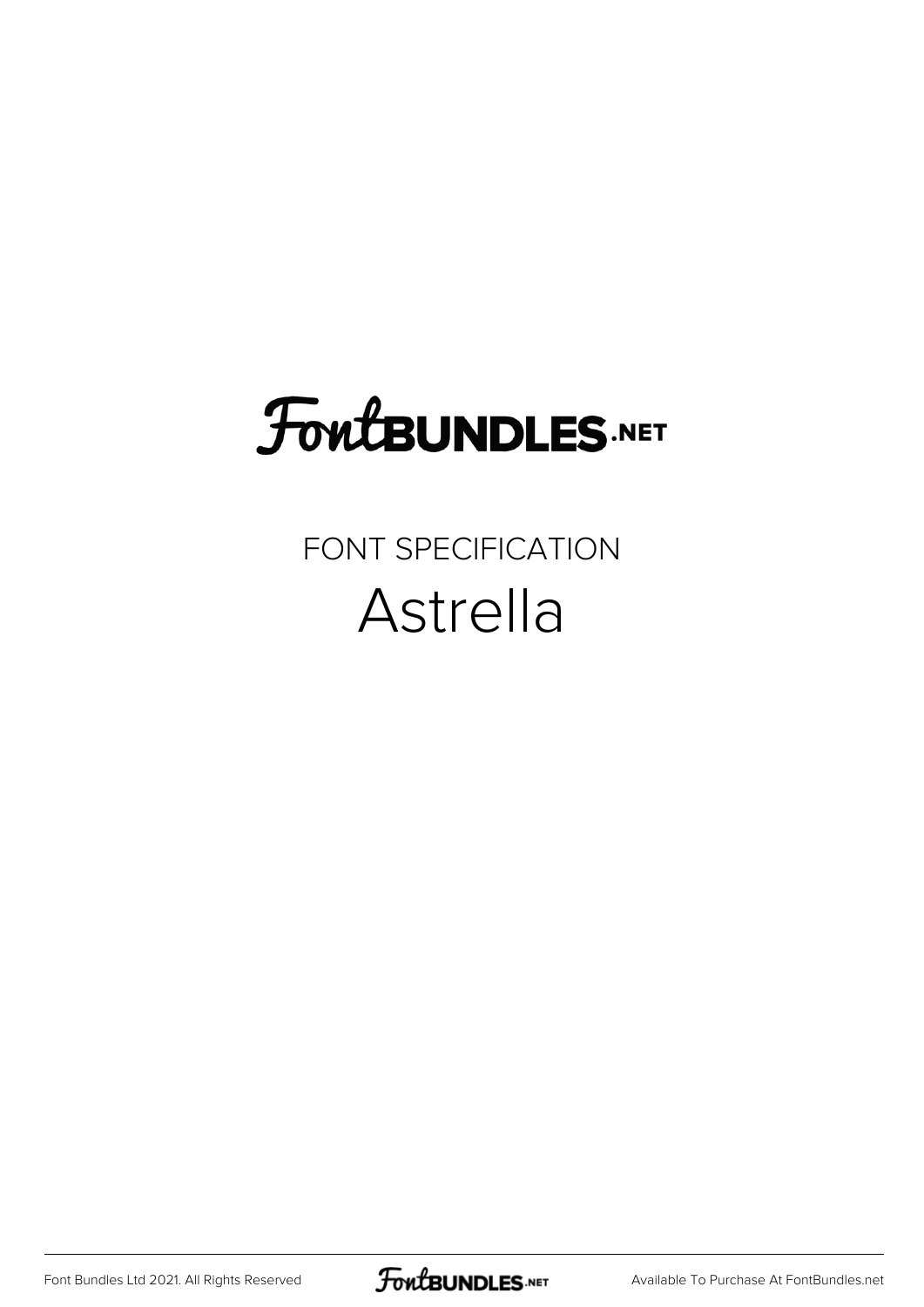

**Uppercase Characters** 

#### **ABCDEFGHIJKLMNOPQ RSTUVWXYZ**

Lowercase Characters

### abcdefghijklmnopqrst **UVWXYZ**

Numbers

#### 0123456789

**Punctuation and Symbols** 

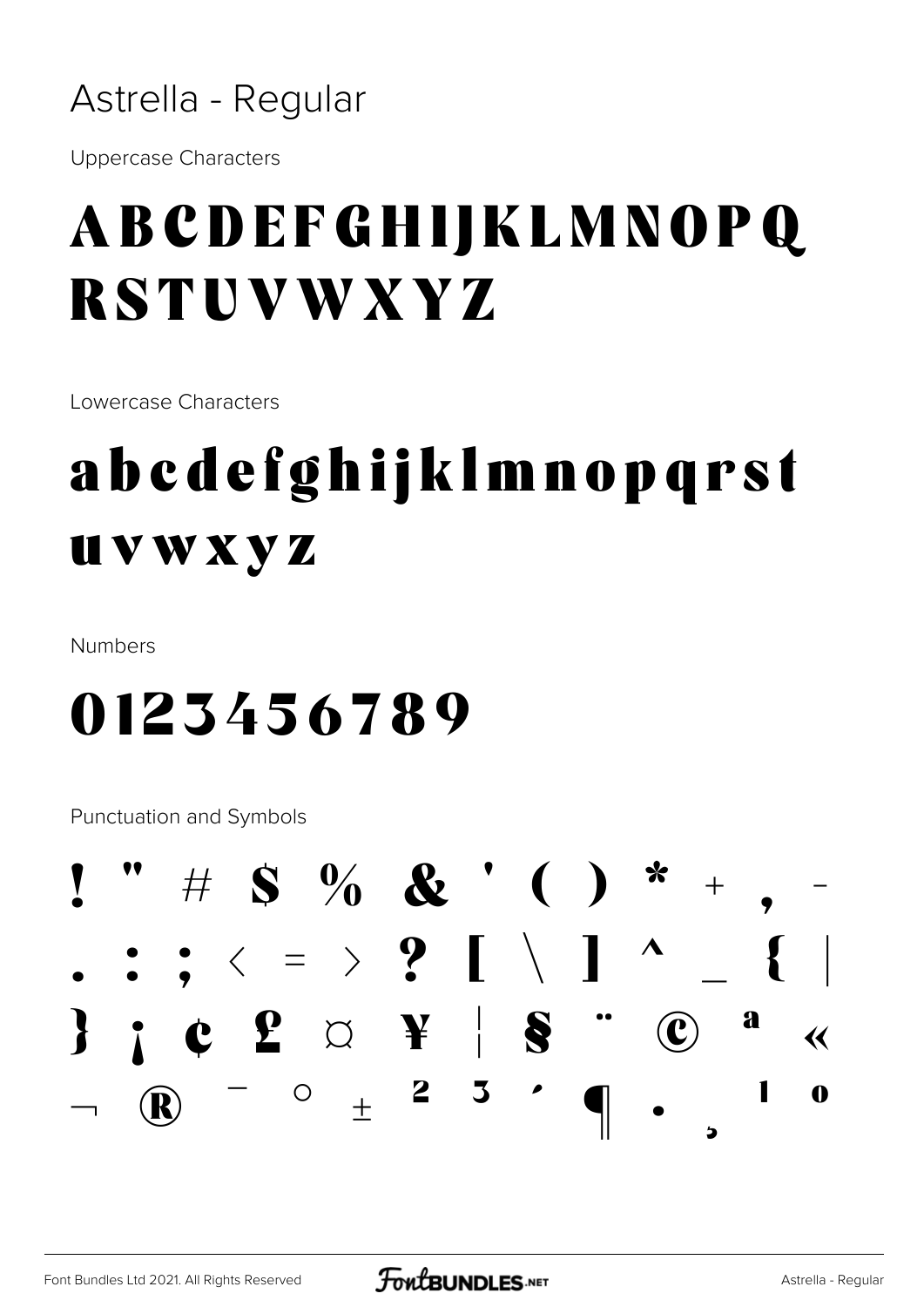$\nu_4$   $\nu_2$   $\nu_3$ All Other Glyphs À Á Â Ã Ä Å Æ Ç È É Ê Ë Ì Í Î Ï Ð Ñ Ò Ó Ô Õ Ö × Ø Ù Ú  $\hat{\mathbf{U}}$   $\ddot{\mathbf{U}}$   $\dot{\mathbf{Y}}$   $\mathbf{D}$   $\mathbf{K}$   $\dot{\mathbf{a}}$   $\dot{\mathbf{a}}$   $\dot{\mathbf{a}}$   $\ddot{\mathbf{a}}$ 

ä å æ ç è é ê ë ì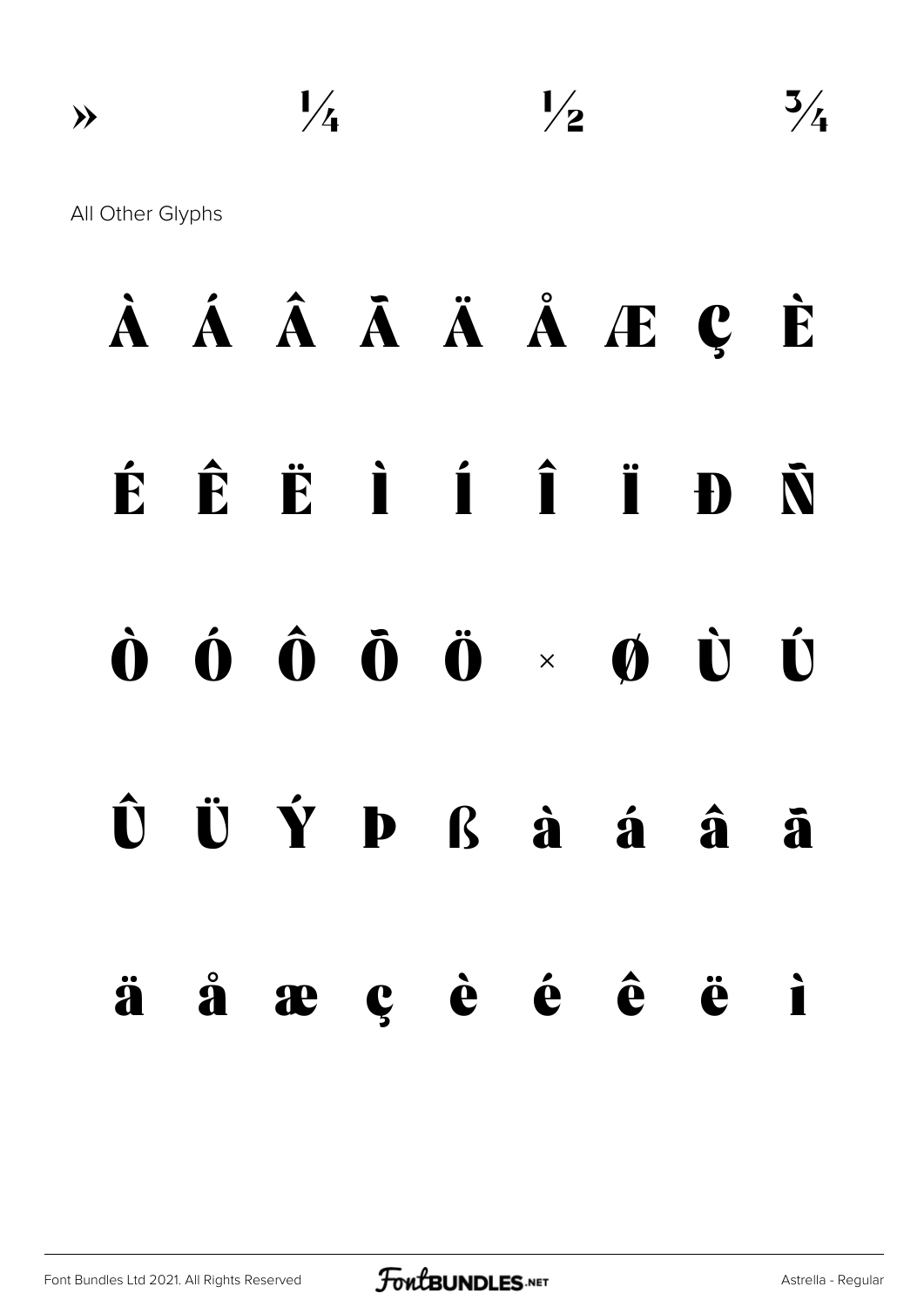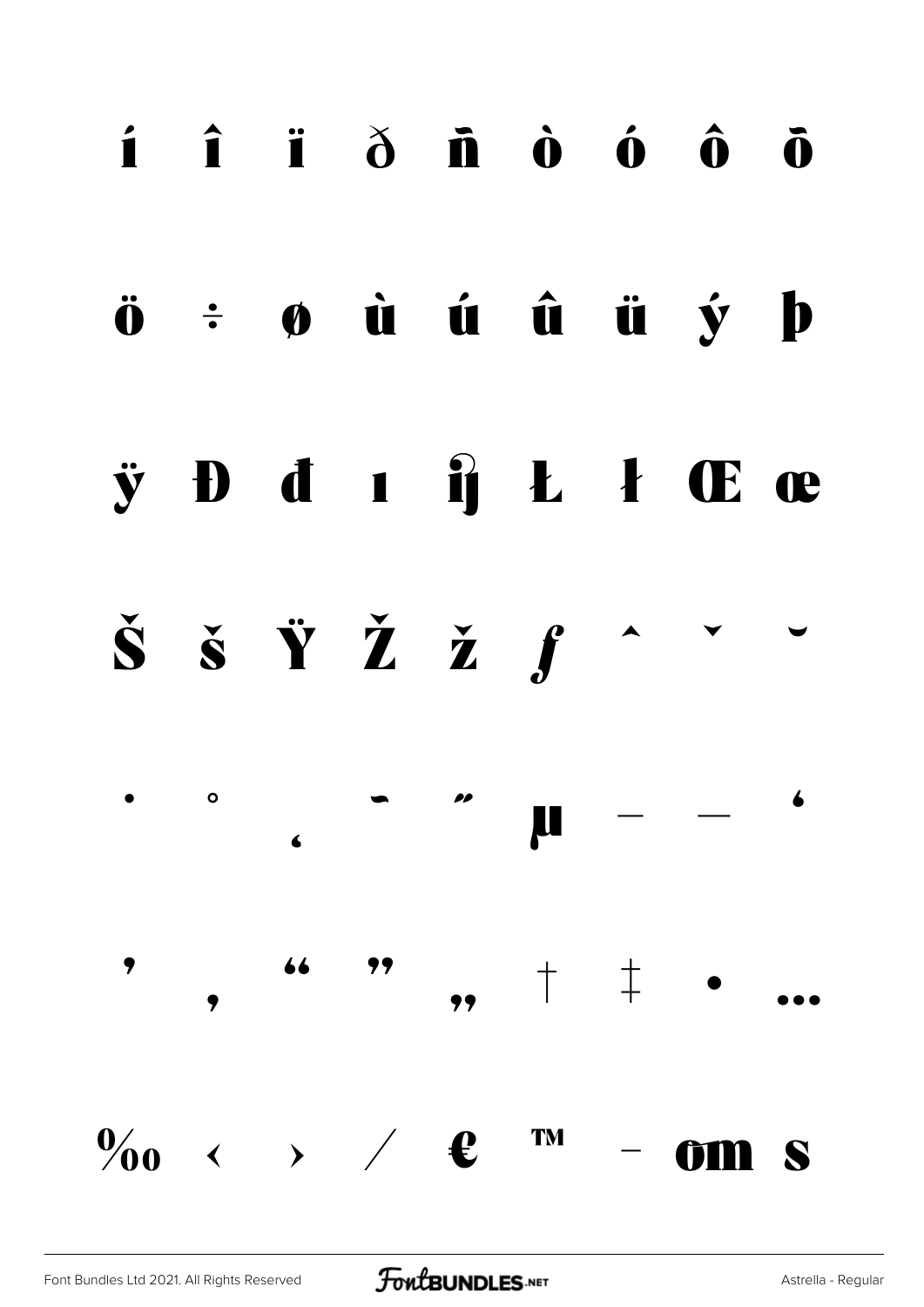